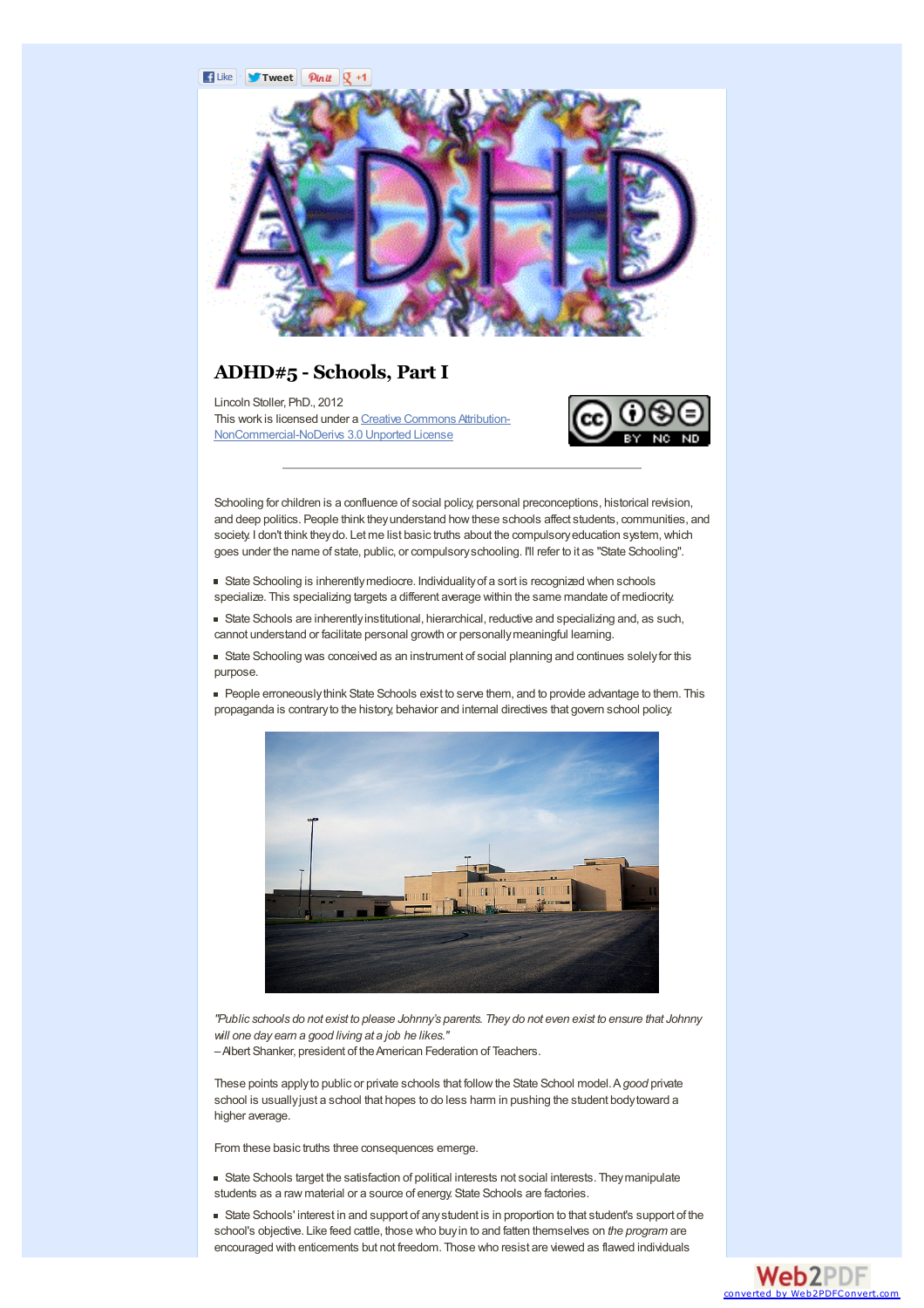deserving of limited investment before being rendered for their resource potential. Agood private school will shift these parameters to the comfort of the student, but the model is the same.

State Schools are run byadministrators trained to accept this model without questioning it, teachers educated in this model without seeing beyond it – in factwithout even seeing it – and students who are carefullykept in the dark, taught to followan authoritarian structure, maintained in a juvenile state, and discouraged from learning how to learn for themselves.

State Schools are like pharmaceutical companies: their actions are simple and predictable. You may support their objective, but you should object to their exploitation of children for other people's benefit.



## **Ifind these truths to be self-evident**

[Government-sponsored](http://wiki.mises.org/wiki/Public_education) compulsory schooling originated in Prussia as a means to ensure a disciplined militia. The idea caught on in the US as a means of subjugating the Catholic population, and was spearheaded in Massachusetts in the 1800s.

 $\blacksquare$  The government enlisted the support of industrialists by assuring them the program would ensure a steadysupplyof appropriatelyeducated factoryworkers. State Schooling gets much of its direction from foundations [subsidized](http://www.johntaylorgatto.com/historytour/history1.htm) by and beholden to industry.

Educational psychologists, formerlyinvolved in eugenics and other social programs,were enlisted to develop a Socialist educational program bytraining teachers and administrators.

John Dewey, the father ofAmerican education, lauded Bolshevik communism in using schools to dismantle families, which he considered exclusive and isolating. He was skeptical of excessive concern for individualism and spontaneity.

Ellwood P.Cubberley, the Dean of the School of Education at Stanford, sawchildren as raw materials "to be shaped and fashioned into finished products"in a process he compared to livestock management.

**Educational testing and the testing industry were created to rate and train members of the US** Armed Forces, as was applied to education as the factory management paradigm became popular.

In 1973 the US Department of Education commissioned the Rand Corporation to create a 7-volume study on how schools could be better used to foster behavioral modification. The training of teachers as *change agents* had started in the 1960s. It advocated operant conditioning, behavioral control, instigating conflict between students and parents, and the testing of students' values and obedience to authority.

In 1990Anita Hoge won her case against the U.S. Federal Government; its allegations included: <> using taxpayers' moneyto amass psychological profiles on children using mandated assessment tests fraudulently presented as achievement tests;

<> scoring these tests for 'correct' attitudes and approving curricula to remediate incorrect attitudes; <> obstructing public access to documents explaining attitudinal tests and programs;

- <> subsidizing a private education system mislabeled a 'public' school;
- <> subsidizing the practice of medicine without a license.

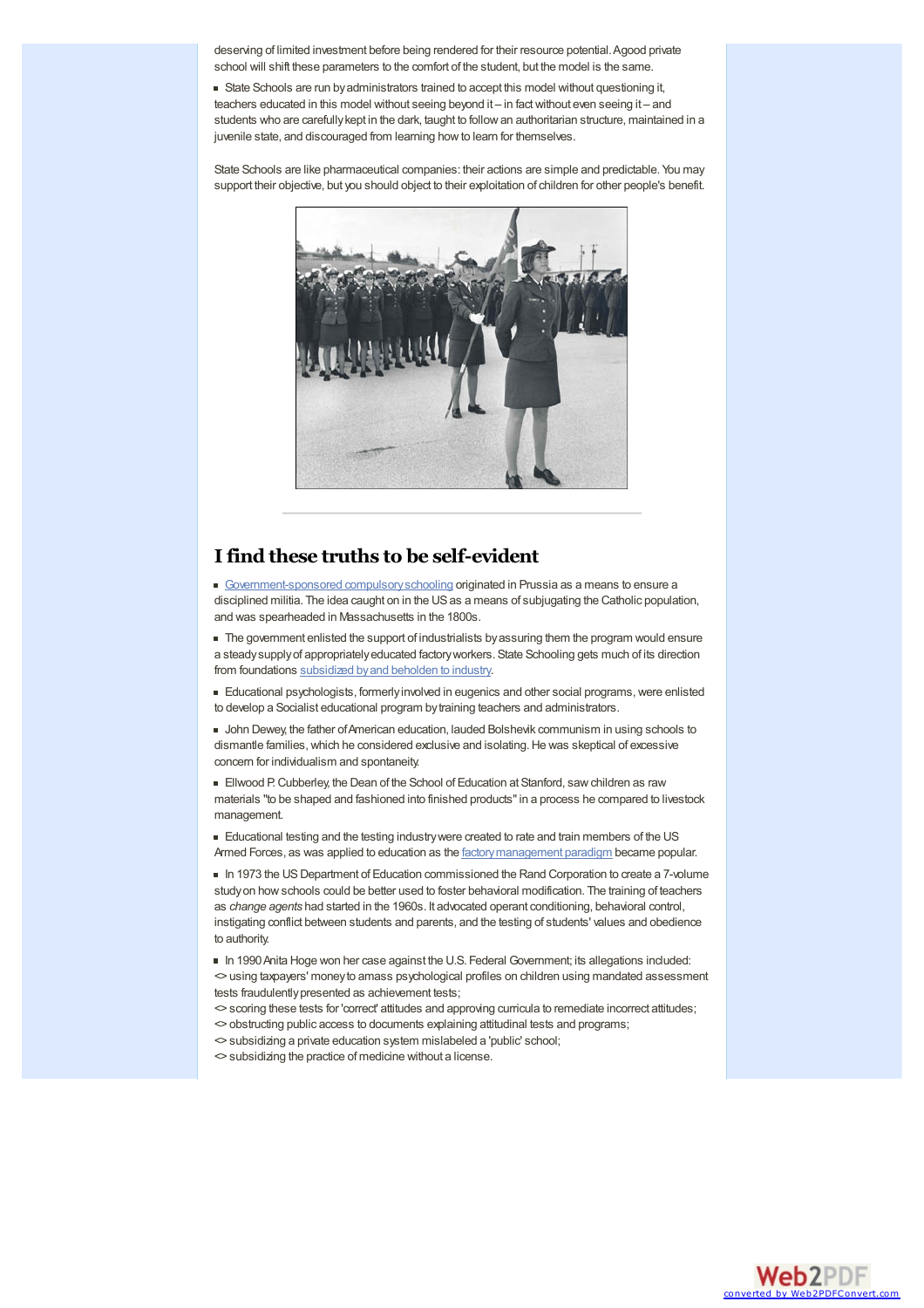

Department of Special<br>Collections, Stanford University<br>Libraries.

*Ellwood P. Cubberley*

"*Cubberley is a controversial figure in the history of education.He has been criticized for his emphasis on efficiency and bureaucracy to solve complex educational problems. Many of his views appear to us today as paternalistic, anti-immigrant, and undemocratic... For better or for worse, Cubberley's influence on American schools has been deep and lasting. As head of the Department of Education at Stanford University,Cubberley trained a generation of administrators in whatwas called the 'science' of school management*."

– From PBS's "School: The [StoryofAmerican](http://www.pbs.org/kcet/publicschool/innovators/cubberley.html) Public Education."

Here's a recent teacher training manual titled "Using Student Achievement Data to Support Instructional Decision Making". It's dated 2009, chaired by The RAND Corporation and funded by the US Department of Education.

*"In our dreams...people yield themselveswith perfect docility to our molding hands... We shall not try* to make these people or any of their children into philosophers or men of learning or men of science. We have not to raise up from among them authors, educators, poets or men of letters. We shall not *search for embryo great artists, painters, musicians, nor lawyers, doctors, preachers, politicians, statesmen, ofwhom we have ample supply. The task we set before ourselves is very simple...we will organize children...and teach them to do in a perfectway the things their fathers and mothers are doing in an imperfectway."*

– the first mission statement of [theGeneral](http://www.johntaylorgatto.com/chapters/2i.htm) Education Board (1906):

"The whole aim of practical politics is to keep the populace alarmed (and hence clamorous to be led *to safety) by menacing itwith an endless series of hobgoblins, all of them imaginary."*

*"Astartling and dramatic improvement in American education requires only thatwe hang all the professors and burn down the schools."*

– H.L. Mencken, journalist, satirist, and activist.

...



– *"The state maintains free public education to perpetuate itself and promote its own interests... Teachers should play an active part in securing acceptance by their communities of newsocial ideas and ideals... even though such ideals are at variance with those of the local community."*

*"In making curricula and in administering them one must inevitably face the question of indoctrination... despite the fact that these words generally have a bad connotation, that iswhat every teacher to some extent does every day."*

...

– [Thomas](http://www.tcrecord.org/AuthorDisplay.asp?aid=16910) H. Briggs, associate

professor of education, Teachers College, Columbia University.

*"John Calvin was the second major religious figure to endorse compulsory schooling. Like Luther, he did so to spread his religious doctrine by government force. And like Luther, he offered the political authorities this inducement: his schoolswould preach 'the duty of obedience to rulers.' That must have been music to the ears of the political authorities of the time."* – MurrayRothbard, quoted [here](http://www.lewrockwell.com/ostrowski/ostrowski93.1.html).

## **It's a feedback system**

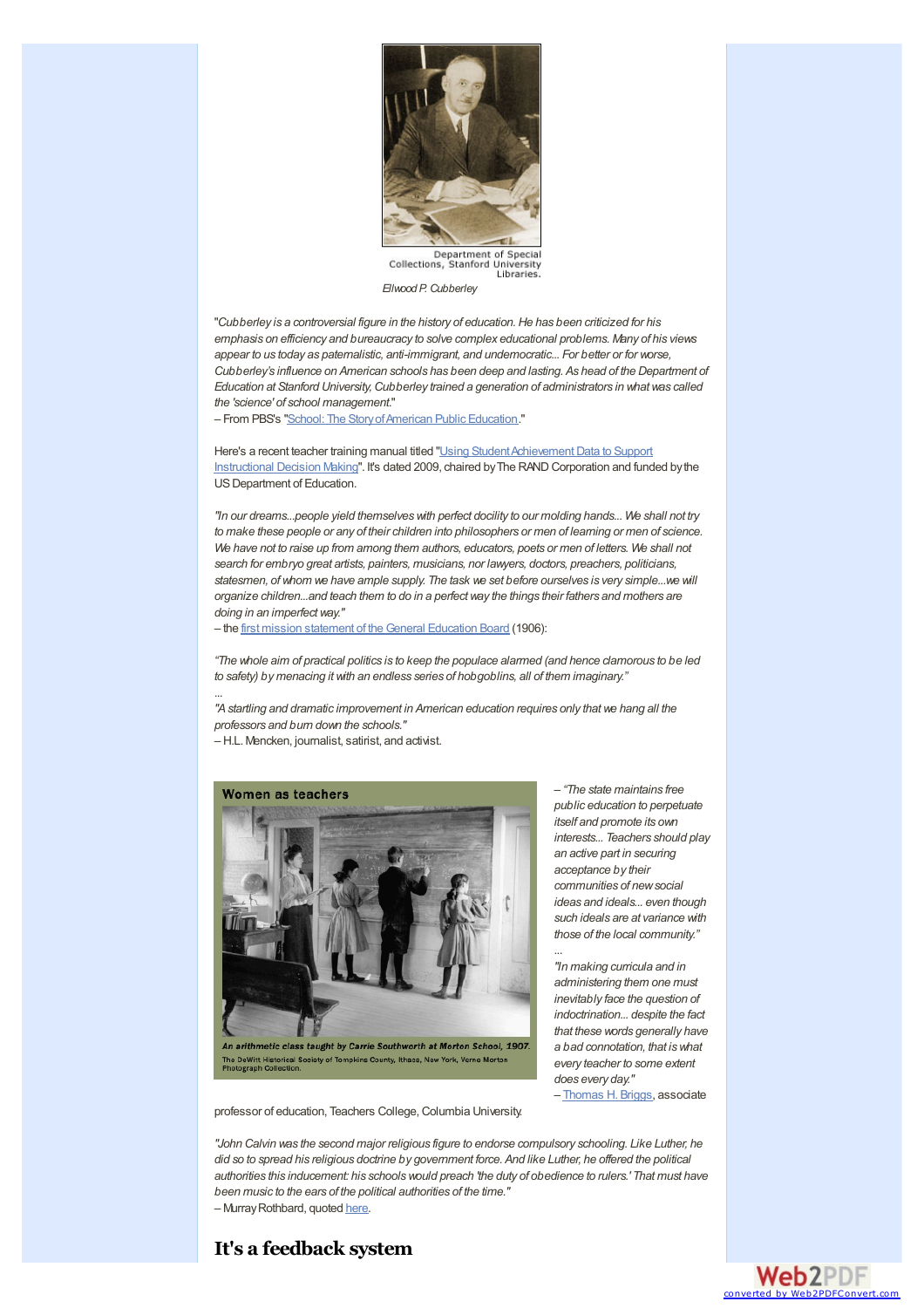#### **Power flows down**

U. S.Department of Education ↓ State Education Department ↓ School Board ↓ Superintendent ↓ Principal  $\downarrow$ 

**Teachers** ↓

Parents/Students



*"The chart above illustrates howpower flows down in the government school system. It turns out that information travels in the same direction as power. All top-down bureaucracies share this fatal defect: a shortage of valuable information flowing up to them from below."*

- James Ostrowski, quoted [here](http://www.lewrockwell.com/ostrowski/ostrowski93.1.html).

*"Feedback which can be safely ignored by decision makers is not socially effective knowledge. Effective feedback does not mean the mere articulation of information, but the implicit transmission of others' knowledge in the explicit form of effective incentives to the recipients."*

– economist Thomas Sowell

# **And the benefits are (NOT)...**

Advocates of State Schooling defend their educational objectives with the pragmatic assertion that any social program requires allegiances, the sharing of benefits, and the inclusion of other goals. These are the costs of forging support for programs that improve society. So let's look at howState Schooling, with its program of institutional thinking and limited freedoms, has affected society.

Over the last 200 years functional literacyrates in U.S. communities where itwas valued has dropped from 95% to 65%.

Educational materials are nowdesigned bycommittees charged with the political tasks of policy, socialization and behavior management.

School policy, once whollylocal, nowincludes less than 1 in 2,000 citizens.

Abstract, creative, and conceptual skills are absent from compulsorycurricula, notablyso in mathematics, rhetoric, logic, lawand health care.

- The creation of a pliant, dependent, and consumeristwork force unskilled in independent living.
- The average citizen's discursive ability has dropped from an 11th grade reading level in the 1840s, to a 6th grade level in 2010.
- One third of high-school graduates will never read a book for the rest of their lives.

TodayI learned that a 14-year-old friend of ours who moved out of state has just enrolled in a public school. He previously went to our local democratic Sudbury School in which there are no courses, no teachers, no grades, no classes, no academic requirements, and no tests. The kids are free to play most of the dayif theywish. Students are required to contribute to communitymanagement, help maintain the building and grounds, and respect the rights of others.Despite never having anyformal schooling our friend was found to be above average for his age on everyacademic measure.

That is not to say that all unschoolers learn, or that all those who are schooled don't. Rather, it implies that prescribed behavior relates to management, not learning.



Here are some references about the historyand purpose of State Schooling. *The [Underground](http://www.johntaylorgatto.com/chapters/index.htm) History of American Education*, byJohn TaylorGatto. If you read nothing else, read

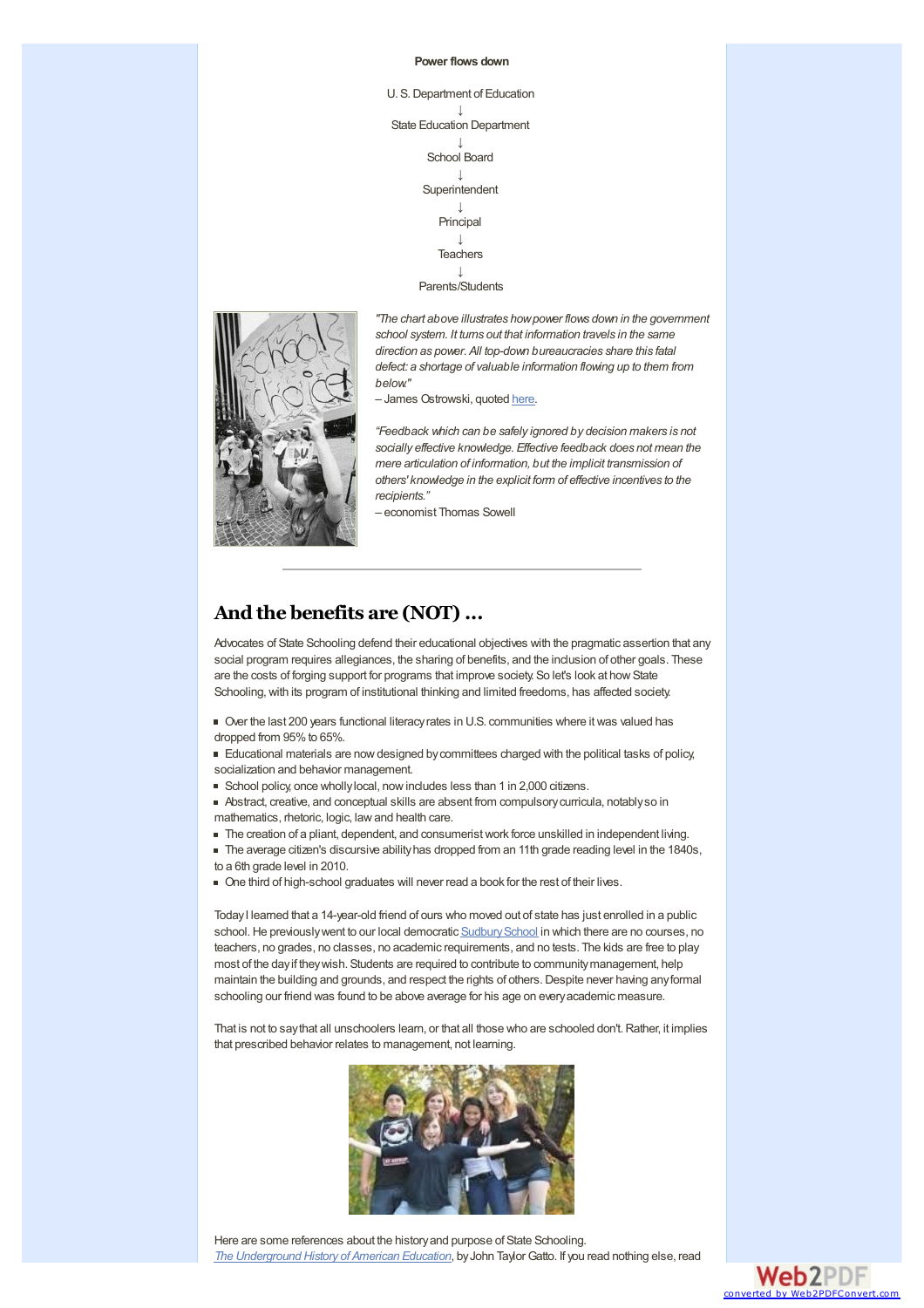### Gatto.

*Left* Back, a century of *battles* over *school reform*, by **Diane [Ravitch](http://dianeravitch.com/)**.

*The [Deliberate](http://www.deliberatedumbingdown.com/) Dumbing Down of America*, byCharlotte Iserbyt.

*The Learning Project, views of [authentic](http://www.tengerresearch.com/learn) learning*, byLincoln Stoller (aka me), focusing on the process rather than the structure of learning.

The Ludwig Von Mises [Institute](http://mises.org/daily/), ostensibly concerned with Austrian Economics, has a lot of material on public schooling.

Wikipedia has an interesting page on the topic of [education](http://en.wikipedia.org/wiki/Education_reform) reform.

## **Preview of the next installment**

In the next installment I'll argue that the ADHD diagnosis naturally emerges from these State School truths as a management technique.

I am not saying that ADHD behavior is not a valid problem, or that it is never a medical problem, rather that from a school's point of view it's a management problem. No matter what supercilious or empathic spin State School administrators put on the issue, their goal is to find a management solution.

Finally, while ADHD behavior does exist in schools that don't follow the State School program, it is successfullyresolved without being treated as a medical issue such as is advocated byagents of the State School program. I'll discuss that as well.



just sheep!

## **Groupthink**

There are elements of"groupthink"in both State Schooling and the public's response to the World Trade Center disaster."George Washington" has collected testimonials from structural engineers that contradict the official explanation about the mysterious collapse of WTC Building 7. His blog article titled "The Mysterious Collapse of WTC Building 7 was Not An Inside Job" reminds us of the lengths to which institutions go to serve their own interests, and the lengths to which people will go to avoid responsibility.

See When Groups Don't Think from the Utne Reader.

©2012 tenger |Shokan, NY

## Add a comment...

F acebook social plugin